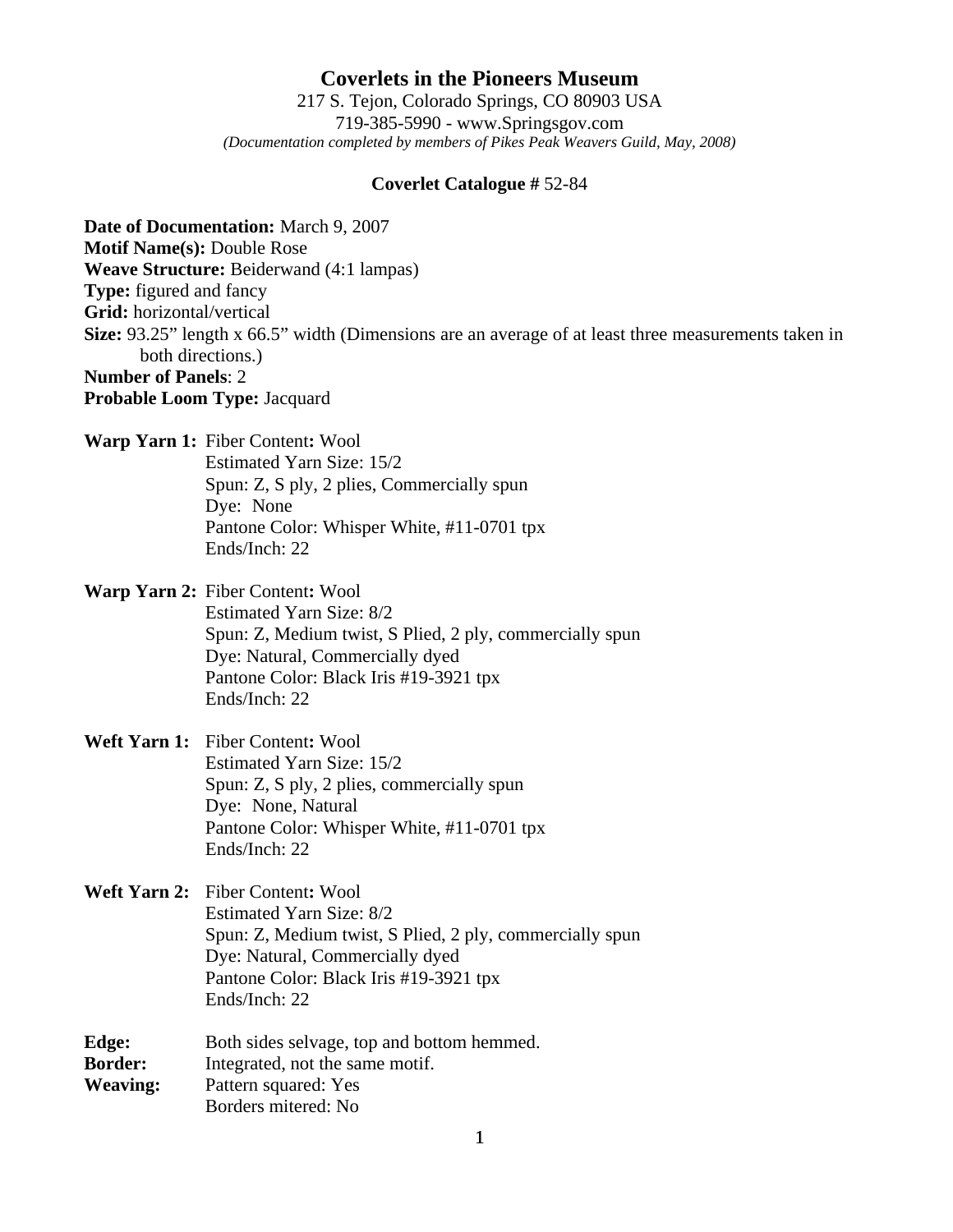Threading errors: No Treadling errors: No Even beat: Yes Panels match: No, hand sewn

**Condition:** Excellent (photos show some wear) **Place of Origin:** Herkimer County, New York **Circa:** 1847 **Date Received by museum**: October 26, 1952, Gift **Est. Value upon receipt:** \$12 for insurance **Donor:** Mrs. Charles Woodard

**Weaver:** Sarah Colborn **Inscription:** woven-in date of 1847 Sarah Colborn (See Coverlet 60-50)

**Museum Note:** (includes history prior to museum ownership and other information in museum files):

 Blue and white, summer and winter weave coverlid. A Rose pattern, woven in 1847 and has date showing; also name Sarah Colborn. Sarah was born, 1828, married to Wm. Griswold 1850 or 51. He was born in 1828. The family home was in Herkimer County, New York. They were the grandparents of the donor. Meas  $-66\frac{1}{2}$  " wide x 93" long.

### **Museum History: Storage:** 3-5 Bin 5

**Analysis Speculation**: A professionally woven jacquard coverlet possibly using natural indigo blue dye. Sarah Colborn, probably ordered it to be woven rather than being the weaver.

### **For further information on the weaver or coverlets with similar motifs or design features see:**

 Davison, M. & Mayer-Thurman, C. *Coverlets: A Handbook on the Collection of Woven Coverlets in the Art Institute of Chicago*. Chicago: Art Institute. 1973. LCCN 73-82570, pp. 106 and 109.

Shein, J.D. *Coverlets and the Spirit of America*. Atglen, PA: Schiffer. 2002. ISBN 0-7643-1660-5.

 Swygert, L. *Heirlooms from Old Looms: A Catalogue of Coverlets Owned by the Colonial Coverlet Guild of America & Its Members*. Chicago: R.R. Donnelley. 1940.

# **For discussions noting differences and similarities among Tied Beiderwand (extended summer and winter), Beiderwand, and Double Weave, see:**

 Anderson, C., Gordon, J. & Towner, N.W. (1982). *Beiderwand?* Olney, MD: Anderson, see particularly pages 42 and 43.

 Anderson, C.S. (1995). *Weaving a Legacy: The Don and Jean Stuck Coverlet Collection.* New York: Abrams. ISBN: 0-9109-3984-3. pp. 20-23.

 Burnham, D.K. (1977). Constructions used by Jacquard coverlet weavers in Ontario. In Gervers, M. (Ed.) *Studies in Textile History: In Memory of Harold B. Burnham.* Toronto: Royal Ontario